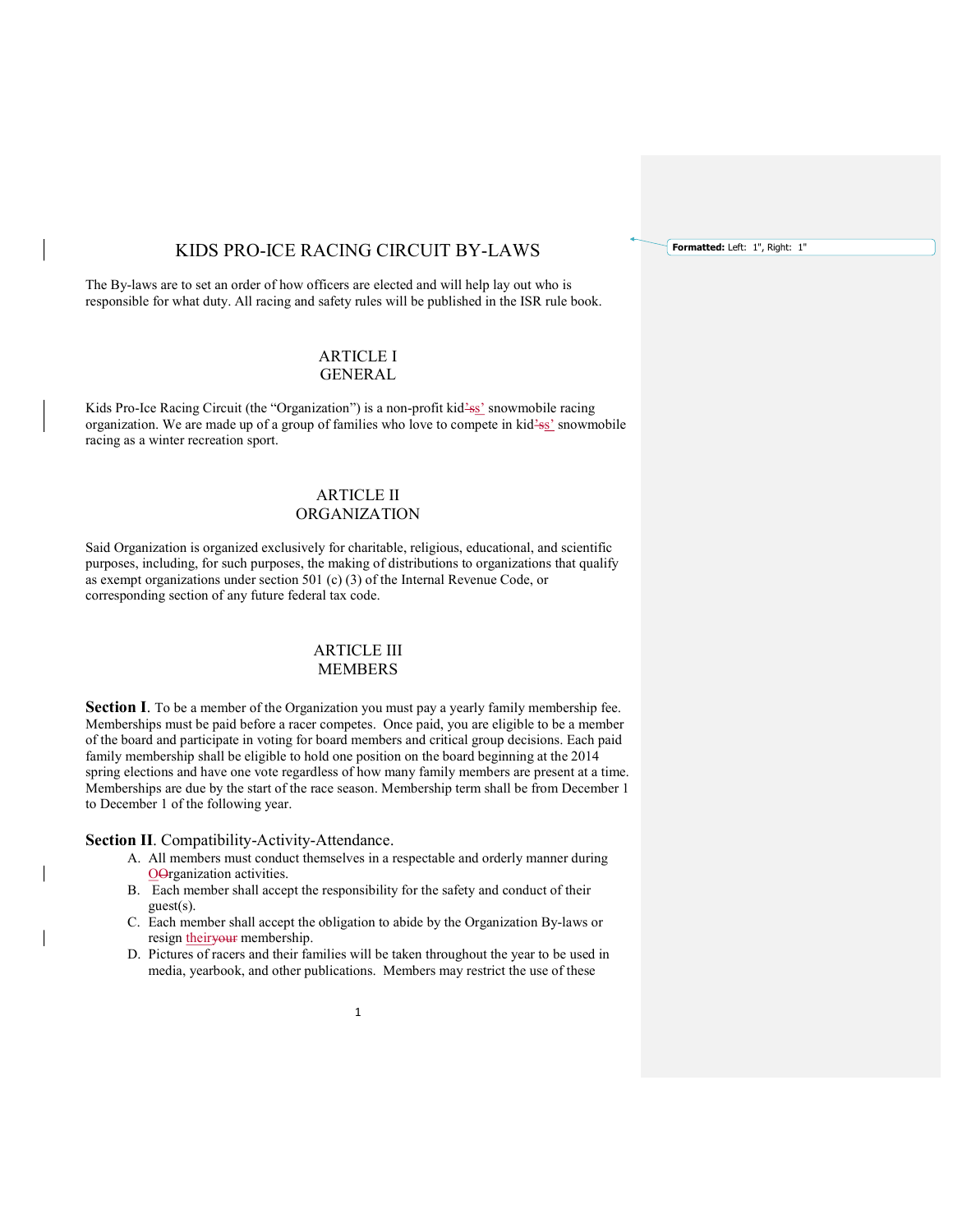pictures and information by submitting a written yearly request to the President stating the restriction.

- E. All race families, including parents/legal guardians and racers must submit a signed code of conduct document before their racer(s) begins competition.
- F. Any member disgracing themselves or bringing discredit to the Organization or any Organization event will be immediately subject to disciplinary actions, including expulsion from the Organization.
	- 1. Any member having a complaint against a member of the Organization shall present his/her complaint in person to at least 2 board members.
	- 2. Should further investigation be required, a  $2$  person $2$ -person committee of Board members shall investigate and compile data to present to the Board.
	- 3. A Special Board meeting will then be called to inform all Board members of the complaint. A quorum (at least 50% of the Board) of the Board will meet to vote on a recommendation or action.
	- 4. The Organization President will notify all parties in the complaint of the final action.

# ARTICLE IV OFFICERS AND POSTIONS

#### Section I. Elected Officers/Positions.

The elected positions for the Organization shall be defined as follows:

Officers: 1. President 2. Vice President 3. Secretary/Treasurer 4. Head Scorekeeper

Board Members: 1. Officers

 2. Track Directork Director 33. Head Tech 44. 2-Kitty Cat Techs 55. 2-120 Techs 67. Assistant Track Director (if filled)

# Non-Voting

Board Members: 1. Assistant Scorekeeper.

#### Section II. Term.

Officers shall have a term of 2 years. All other elected positions shall have a term of 1 year. The year will be considered May 1st to April 30th.

#### **Section III.** Election Process

Formatted: Font color: Auto Formatted: Font color: Auto Formatted: Font color: Auto Formatted: Font: Bold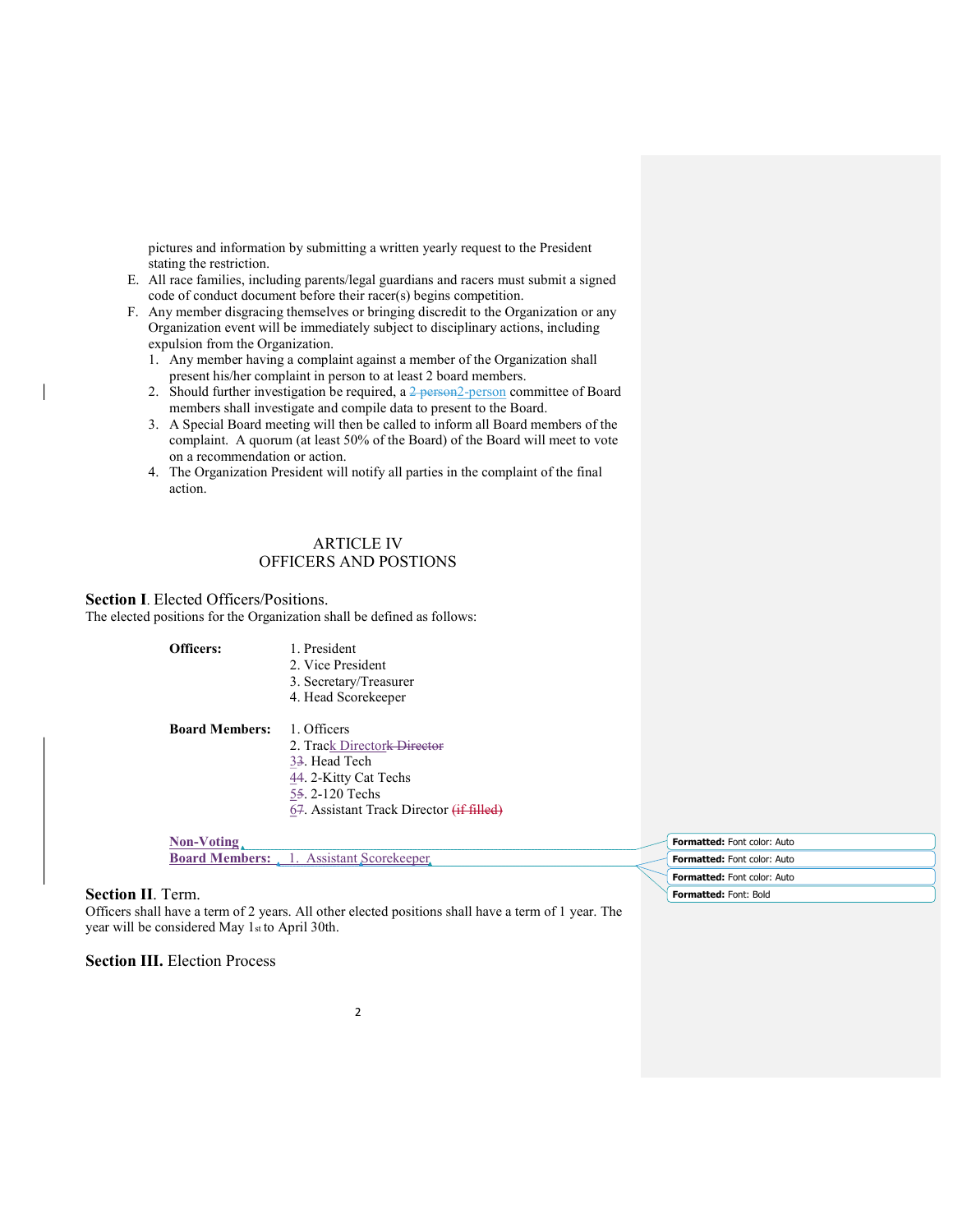Nominations and elections may take place at either the Season Banquet or at the Spring Meeting when a quorum is present. To constitute a quorum there must be at least 50% of all board members and 33% of all other paid family memberships. Nominations will be called from the floor. One vote from each family membership represented shall be counted. If no nominations are brought forth the newly elected board members will recruit and fill remaining positions.

#### Section IV. Vacancy and Replacement.

If the office of any elected position becomes vacant by reason of death, resignation, retirement, disqualification, removal from office or otherwise, a majority of the remaining board members, at a special meeting called for this purpose, shall choose a successor or successors, who shall hold office for the unexpired portion of the term of the vacated elected position.

#### Section V. Removal.

All elected positions may be removed by an affirmative vote of majority of the qualified votes of members.

#### Section VI. Compensation.

No part of the net earnings of the organization shall inure to the benefit of, or be distributable to its members, trustees, officers, or other private persons, except that the organization shall be authorized and empowered to pay reasonable compensation for services rendered and to make payments and distributions in furtherance of the purposes set forth in the purpose clause hereof. No substantial part of the activities of the organization shall be the carrying on of propaganda, or otherwise attempting to influence legislation, and the organization shall not participate in, or intervene in (including the publishing or distribution of statements) any political campaign on behalf of any candidate for public office. Notwithstanding any other provision of this document, the organization shall not carry on any other activities not permitted to be carried on (a) by an organization exempt from federal income tax under section  $501(c)(3)$  of the Internal Revenue Code, or corresponding section of any future federal tax code, or (b) by an organization, contributions to which are deductible under section 170 (c)(2) of the Internal Revenue Code, or corresponding section of any future federal tax code.

#### Section VII. Meetings.

Meetings held between board members, and group members shall be as follows:

- A. At least two (2) formal meetings shall be held per year. One of these being pre-race season around October 1st and the other being post-race season before May 1st for election of officers. A notice of 14 days or more must be given to all members, via phone, website, or email, prior to any formal meeting.
- B. Special meetings may be called by the President or a majority of board members at any time or a written petition signed by more than 50% of the paid memberships. A notice of 7 days or more must be given to all members, via phone, website, or email of any special meeting.
- C. A quorum must be present to conduct an official meeting. To constitute a quorum there must be at least 50% of all board members and 33% of all other paid family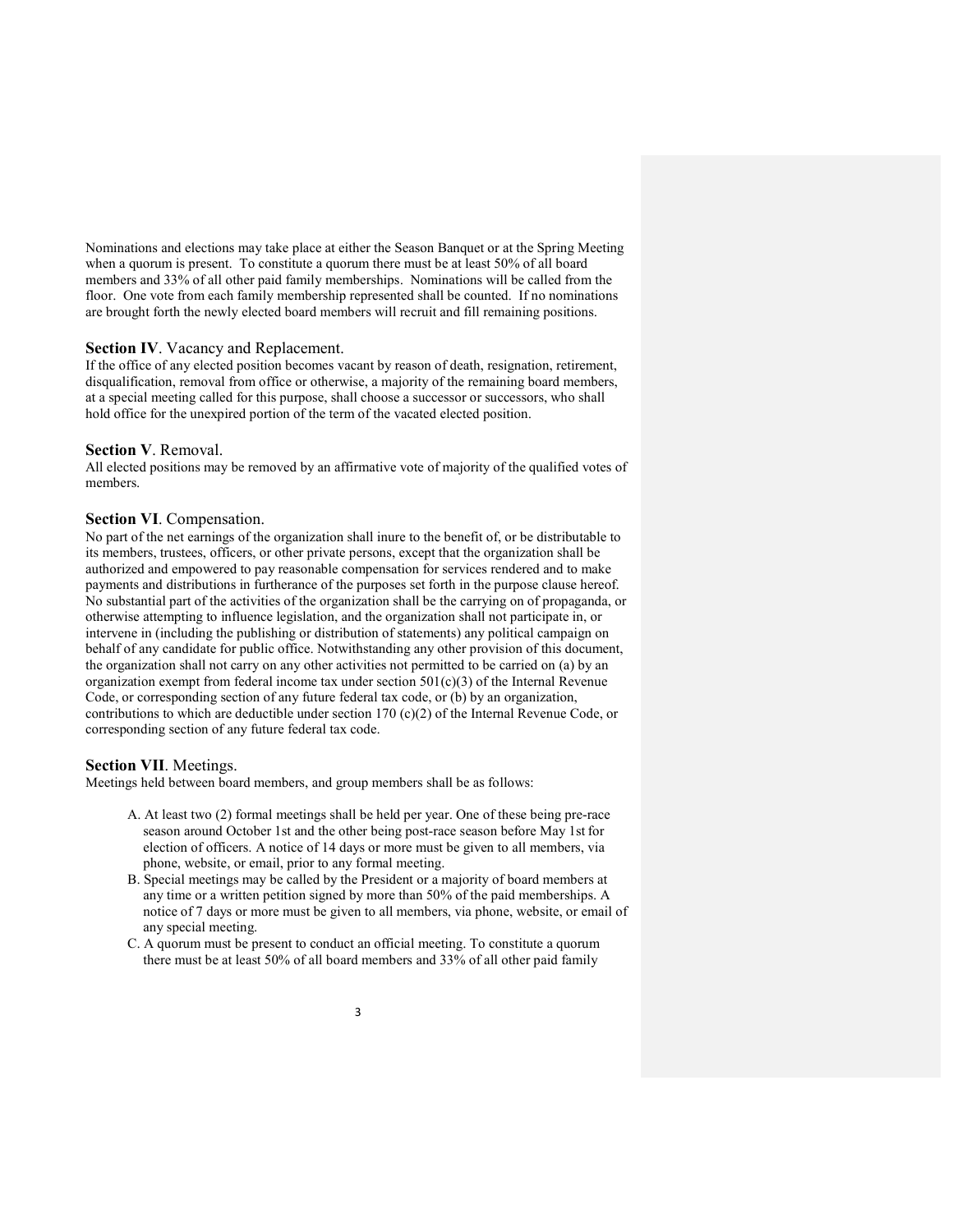memberships. Board members count as voting members. You must be present at the meeting to vote and only one vote is allowed per family membership.

- D. A majority vote must be obtained to appoint any of the elected positions or resolve any special issues. In case of a tie, the President will make the final vote. Members shall be allowed to vote on special issues, such as rule change proposals, which are brought up at the bi-annual meetings.
- E. Any expenses over \$1000.00 must be approved by the majority of all members. Expenses \$500.00 up to \$1000.00 shall be approved by the majority of board members.
- F. Day to day decisions may be made by the President along with board members.
- G. All Group funds and property shall be handed over May 1st to the newly elected Officers.
- H. If a meeting is not feasible, board members may be requested to vote by email. Record of the vote must be documented and retained with club files and made available to board members. If a board member does not respond to the email their vote is considered to be negative.

#### Section VIII. Order of Business.

The order of business for any formal meeting held shall be as follows:

- A. Roll Call (a roll call sheet must be passed around to sign) must be taken and a quorum must be established
- B. Dispersal and reading of the minutes from last meeting
- C. Reports from Officers
- D. Reports from any Committees
- E. Old Business
- F. New Business
- G. Election of Officers
- H. Adjournment

#### Section IX. Duties of Elected Positions.

Each elected position shall have duties they are responsible for throughout the year and at each race. These include but are not limited to the following:

- A. President is generally responsible for all organization activities:
	- 1. Race Promotions.
	- 2. Setting up of all races and race sponsors, including season sponsors.
	- 3. Sets up race day insurance coverage.
	- 4. Financial Duties:
	- a. Approve payment of expenses.

b. Approve the distribution of Provide financial reports to all members twice yearly

c. Authorized signer on all Organization bank accounts.

- d. Filing all tax statements.
- 5. Maintaining and updating the Organization website (at least weekly per race season and monthly thereafter).
- 6. Setting up and presiding over all meetings.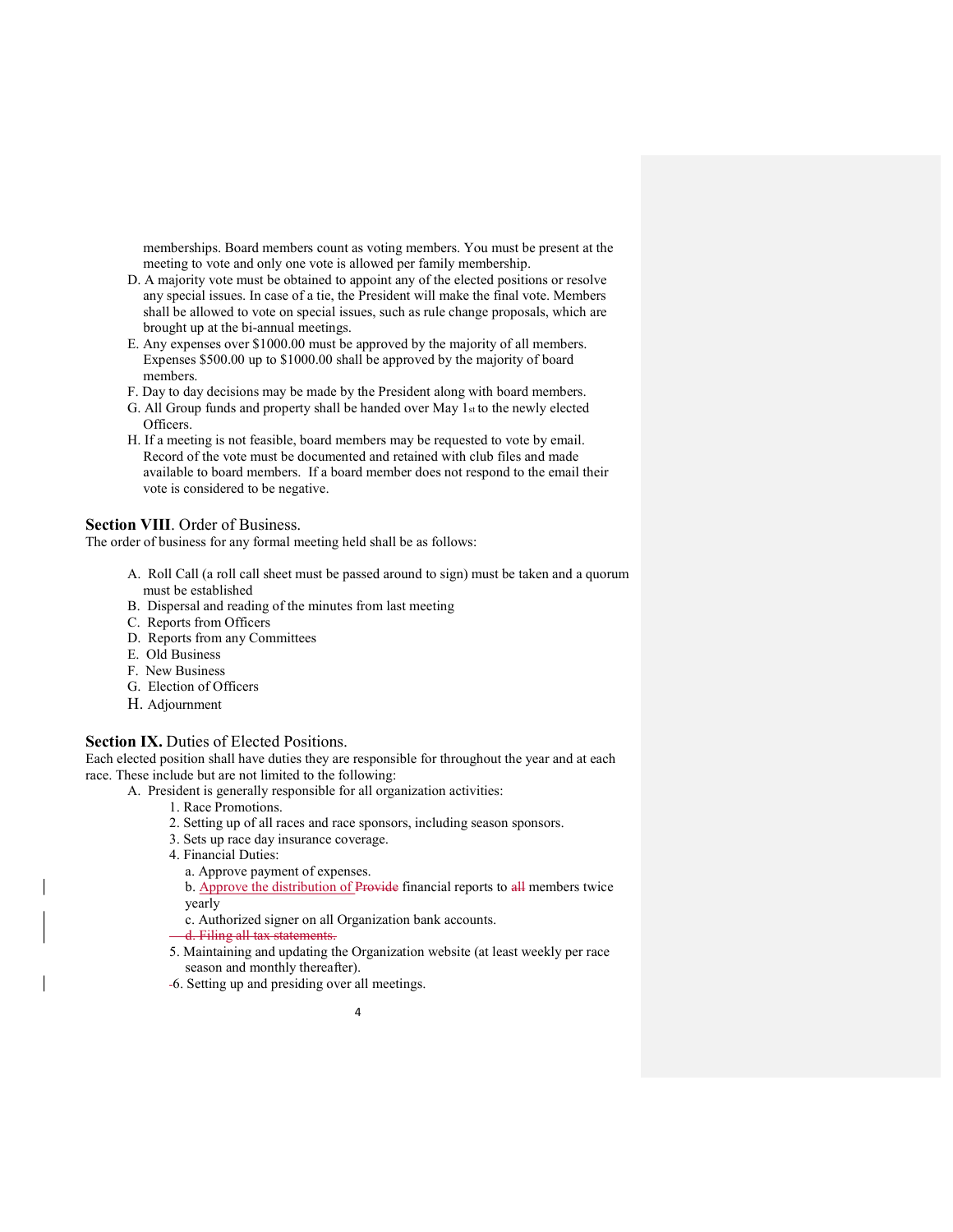- 7. ISR and other racing club correspondence and communication.
- 8. Reporting issues to the board members as a group.
- 9. Knowing ISR rules, attending ISR annual meeting, and communicating the happenings of the meeting when ISR states the information can be
- disclosed sending minutes from that meeting out to membership by August 1<sup>st</sup>. 10. Attending special board meetings and participating in special board member voting.
- 11. Securing an adequate number of volunteers for each race event.
- 12. Appoint by-laws committee or otheranother committee as needed.
- B. Vice President is responsible for:
	- 1. Assisting as needed with all Presidential duties.
	- 2. Arranging for trophies and awards for all race ceremonies.
	- 3. Assisting with setting up all races and race sponsors.
	- 4. Authorized signer on all KPI bank accounts.
	- 5. Attending ISR annual meeting.
	- 6. Reporting any issues to President.
	- 7. Attending special board meetings and participating in special board member voting.
	- 8. Setting up all sanitation needs for each race
	- 9. Per Article VI- manages all Group property
- C. Track Director/Assistant Track Director (delegated as needed) is responsible for:
	- 1. Making unbiased decisions regarding all races.
	- 2. Setting up the track, including track layout, delineating parking and spectator areas, safety fencing, cones, and other safety measures related to the track at each race.
	- 3. Organizing and overseeing of morning hot laps.
	- 4. Enforcing good conduct of racers and parents. Discipline may include disqualification of a participant and/or exclusion from an event with all fees forfeited.
	- 5. Starting line positioning and officiating.
	- 6. Having responsibility for the conduct of the race, including making final decisions on any issues on the track such as restarts, drivers conduct, etc.
	- 7. Overseeing of driver, sled, and spectator safety.
	- 8. Provides an ice report to the President one week prior to each race and is available if the President makes an additional request prior to the race.
	- 9. Financial Duties:
		- a. Authorized signer on all Organization bank accounts. \*Track Director Only

- 1. Making unbiased decisions regarding all t<sub>Teching</sub>.
- 2. Assisting the other four elected Techs.
- 3. Deciding what will be checked at each race.

Formatted: Font color: Auto Formatted: Font color: Red

D. Head Tech is responsible for: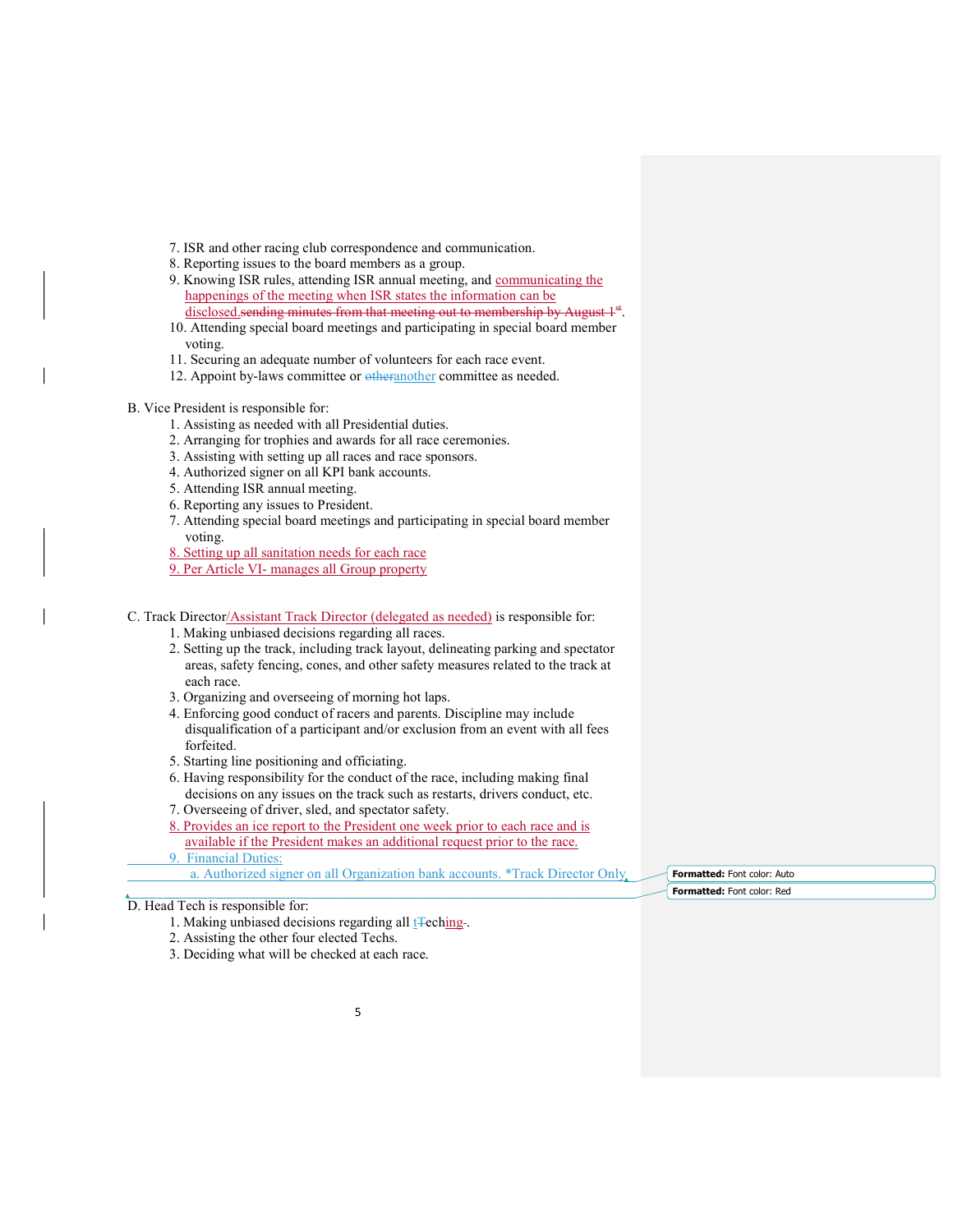- 4. Shall carry and be responsible for the official specifications and certain instruments for measurements concerning verification and control of contestant's snowmobiles.
- 5. Deciding what disciplinary action if not outlined in the ISR rule book is handed down for not following the rules.
- 6. Outlining any possible disciplinary issues to the Board prior to a decision concerning disqualification of any race participant. All disqualification decisions will be made by majority vote of all board members present at the race.
- 7. Attending special board meetings and participate in special board member voting.
- 8. Identifying additional techs if the need arises.
- 9. Attending ISR annual meeting.

10. Recommended to attend ISR Training if available

Formatted: Font color: Auto

## E. Elected Techs (4) are responsible for:

- 1. Making unbiased decisions.
- 2. Measuring, weighing, and inspecting motor and their components, clutches, gearing, and chassis to make sure they meet spec. set by ISR for a specific class.
- 3. Reporting all findings to Head Tech.
- 4. Completing pre-tech inspection of all race sleds.
- 5. Completing testing as directed by the Head Tech.
- 6. Attending special board meetings and participating in special board member voting.
- 7. Recommended to attend ISR Training if available

#### F. Treasurer:

- 1. Paying for all club expenses and making deposits in a timely manner.
- 2. Maintaining financial reports and providing financial reports to President as requested. This includes weekly reports during the race season.
- 3. Completing financial duties, including bookkeeping, banking, etc.
- 4. Assisting in the collection of membership fees and sponsorship payments.
- 
- 5. Maintaining club financial computer.
- 6. Completing all tax and annual filings.

#### FG. Secretary/ Treasurer:

- 1. Maintaining and updating all Organization membership documents.nts, including the Code of Conduct.
- 2. Supplying, preparing, and maintaining insurance waivers for all races.
- 3. Providing or assisting in setting up area for completion of insurance waivers.
- 4. Maintaining and publishing minutes from all Organization meetings.
- 5. Collecting all membership fees.
- 6. Maintaining Organization marketing materials.
- 7. Assisting in setting up all races and race sponsorships.
- 8. Ordering and maintaining the Organization Tek vest inventory.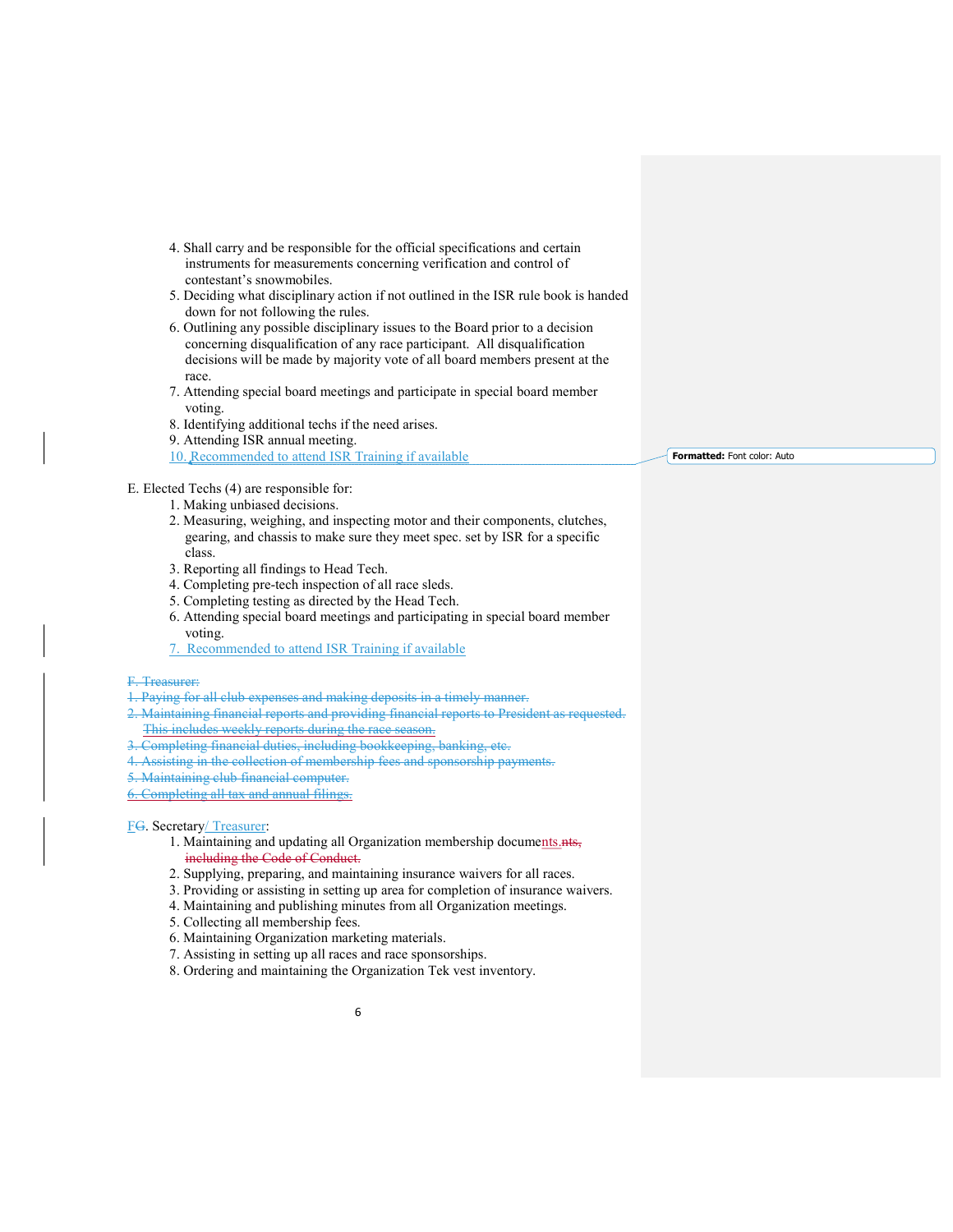9. Maintaining Racer Bib Numbers.

- 10. Overseeing Organization merchandise purchasing and inventory.
- 11. Assisting paid members with obtaining access to ISR rules.
- 12. Overseeing the Race Banquet.
- 13. Paying for all club expenses and making deposits in a timely manner. Authorized signer on all Organization bank accounts.

- 14. Maintaining financial reports and providing financial reports to President as requested. This includes weekly reports during the race season.
- 15. Completing financial duties, including bookkeeping, banking, etc.
- 16. Assisting in the collection of membership fees and sponsorship payments.
- 17. Maintaining club financial computer.
- 18. Completing all tax and annual filings.

#### HG. Head Scorekeeper:

- 1. Conductingting the weekly scorekeeping and weekly point tabulation for all classes..
- 2. Working closely with the Head Flag person and Track Director to maintain integrity of scoring.
- 3. Completing accurate score and record reports for all race events.
- 34. Keeping the Head Flag person informed of positions, laps run, and other pertinent race information, including a complete copy of the race specs prior to hot laps.
- 45. Providing or organizing Opening, setting up, and closing the scoring trailer for all race events.
- 56. Opening, maintaining, and closing the registration for all race events.
- 76. SSetttinging up each the race in SeriesTrackerSeries Tracker for all race classes & events.
- 78. Determining and recruiting the number of assistants needed to accurately score all events.
- 89. Supplying all needed scoring print outs prior to start of the race event.
- 910. Collecting and checking all score sheets after each race event, collating each race event, and ensuring that the President and Vice President have results printed out for ceremonies, trophy and award procurement, and timely reports for website postings of cumulative totals per racer and announcements of midseason graduations.
- 110. Familiarizing themselves completely with the ISR and club rules.

112. Knowing how to properly score a race and how the scoring program works.

- 13. Knowing how to maintain and run the scoring program.
- 124. Maintaining club scoring computer, walkie-talkies, printer, and all necessary scoring tools such as binders, markers, and writing tools.
- 135. Preparing the Heat Board for each race event.
- 146. Supplying a mechanism for determining race order in finals.
- 157. Keeping and updating a weekly an Excel workbook documenting season points.

Formatted: Font color: Auto

Formatted: Font: (Default) Times New Roman, 12 pt, Font color: Auto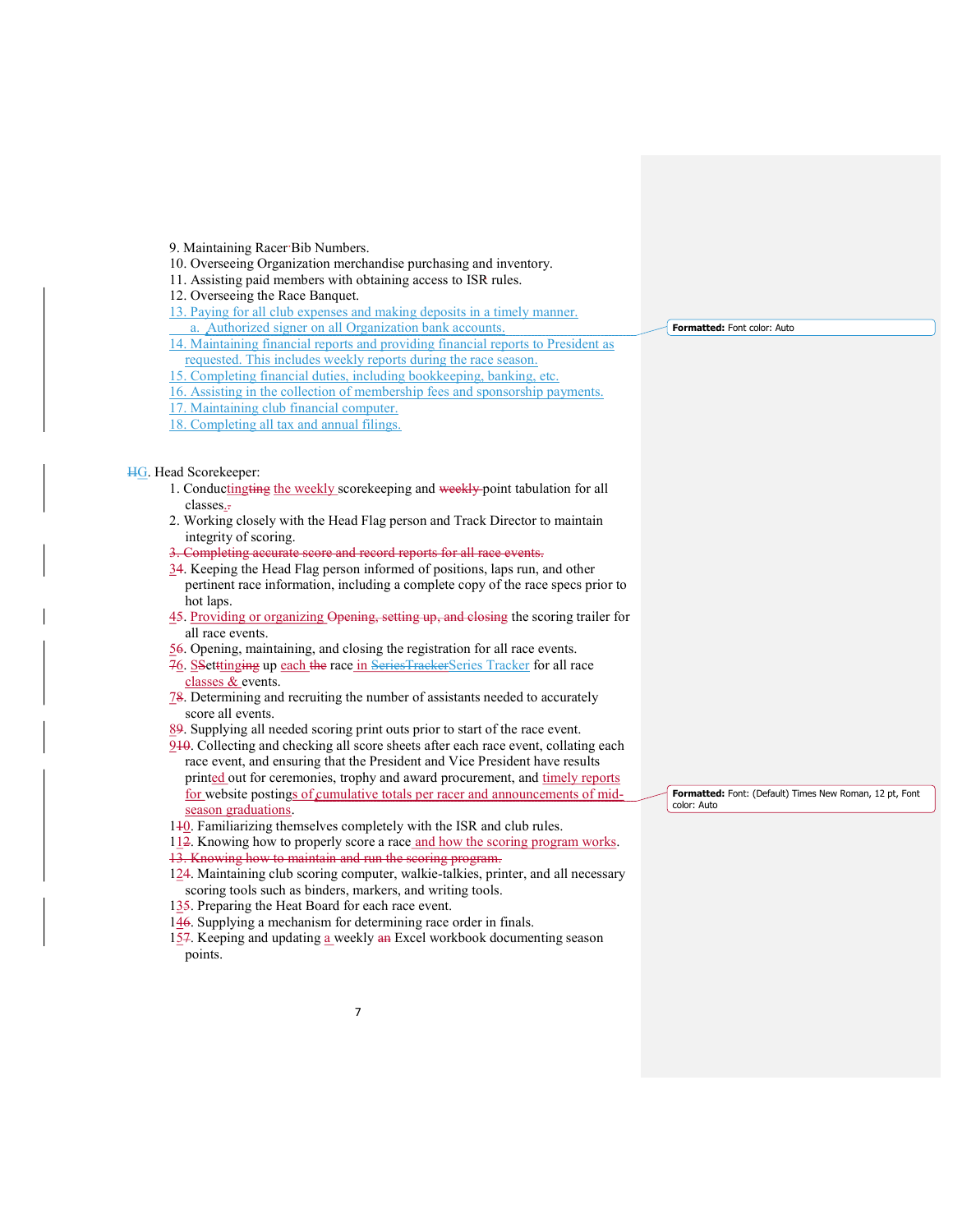168. Calculating end of season points for members and for use in Banquet and yearbook needs.

179. Preseason, set up race registration for members in SeriesTrackerSeries Tracker.

# ARTICLE V RACER ELIGIBILITY

Section I<sub>1</sub>. In 2009 the members of KPI voted in the document Rules of Eligibility for all classes, including age requirements and race experience. All racers are required to meet the eligibility requirements.

Section II. Exception requests must be brought to the KPI President for initial review. Reasonable and appropriate requests will be presented to all board members by the President for a board vote.

Section III. Disqualification rules as described in the ISR rulebook will be followed with the exception that if disqualified a racer would lose that day's standings/points in that class as well as forfeit the next point race in the class(es) that he/she was disqualified.

# ARTICLE VI GROUP PROPERTY

Section I. All Group property whether it be purchased or acquired through gifts or donations are solely owned by this organization unless otherwise stated by donors.

Section II. All Group property shall be the responsibility of the board members and managed by the Group Vice President.

# ARTICLE VII BY-LAW CHANGES

Section I. Any proposed changes to the By-laws must be submitted to the board for review. The board may make the changes or offer them to the membership for a vote. All changes will be made available to the membership at biannual meetings. Copies of the current By-laws shall be available to any member upon request.

# ARTICLE VIII DISSOLUTION OF ORGANIZATION